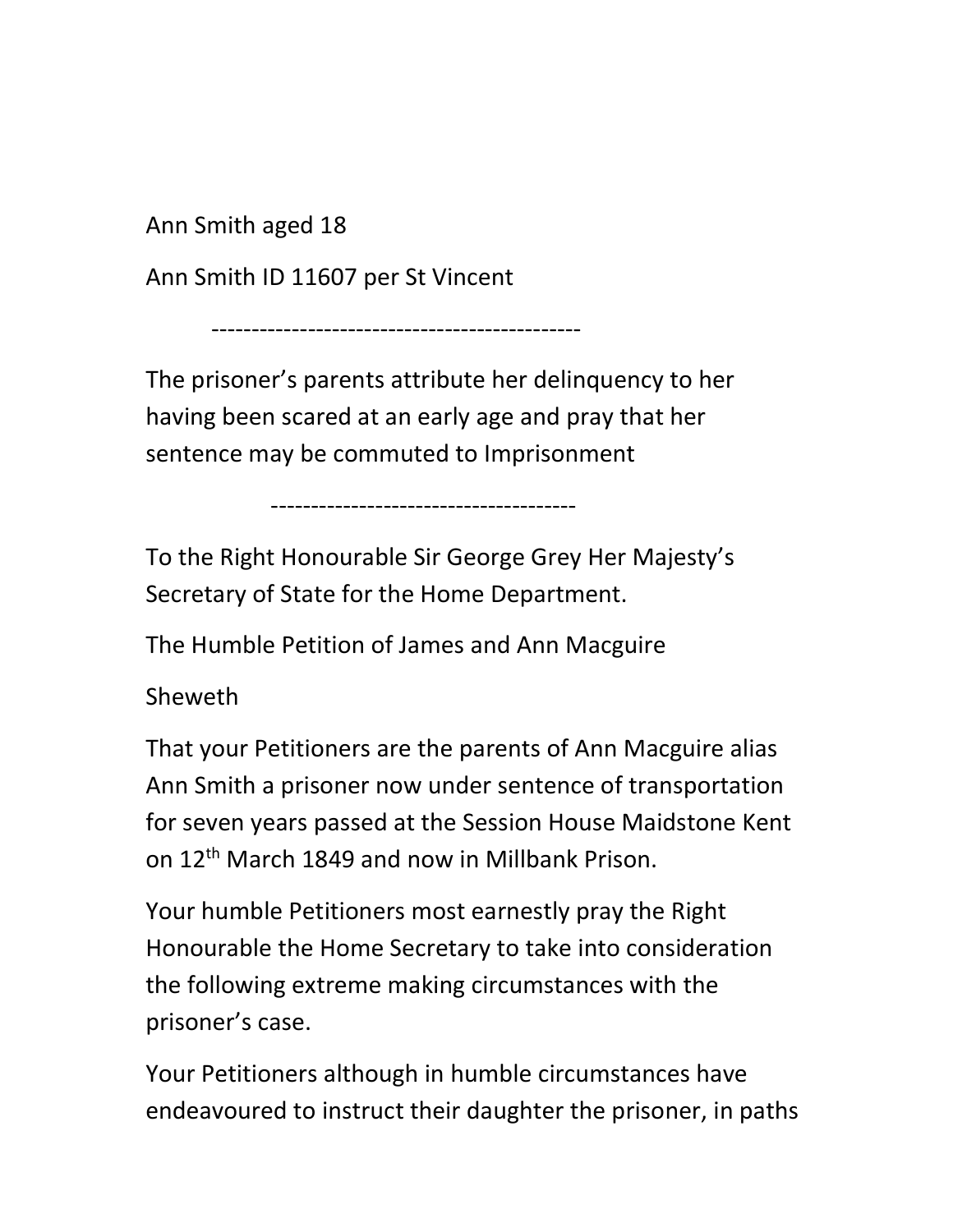of virtue but your Petitioners lament that while in Woolwich where they resided eighteen years, the prisoner fell a pray to the willing wiles of an officer (who is still stationed at Woolwich and whose name will be communicated if required ) who seduced her at the age of fourteen years, buy his enticements the prisoner quitted the home of your Petitioner home clandestinely and a search for her proved unavailing, soon abandoned by her deceiver, thus disgraced the deceived was ashamed to return to your sorrowing Petitioners and for subsistence resolved to that course of life in which such  $\left[ \right]$  generally ends.

Your Petitioners while they deeply lament the gradual decline of the prisoner form the paths of integrity and virtue most humble [ ] the Right Honourable the Home Secretary to take into consideration not only the cause of deflection but likewise the youthful age of the prisoner, from whence its commencement may be noted and its progress traced and that it is her first felonious offence.

Also your petitioners humbly hope that the penitent behaviour and good conduct of the prisoner while lying in gaol will [ ] in her behalf, together with the extreme youthfulness of the prisoner when first abandoned to bad example as well as the assurance that your Petitioners will pledge themselves to receive her, and place her in a private Penitentiary in order that the public may not be endangered.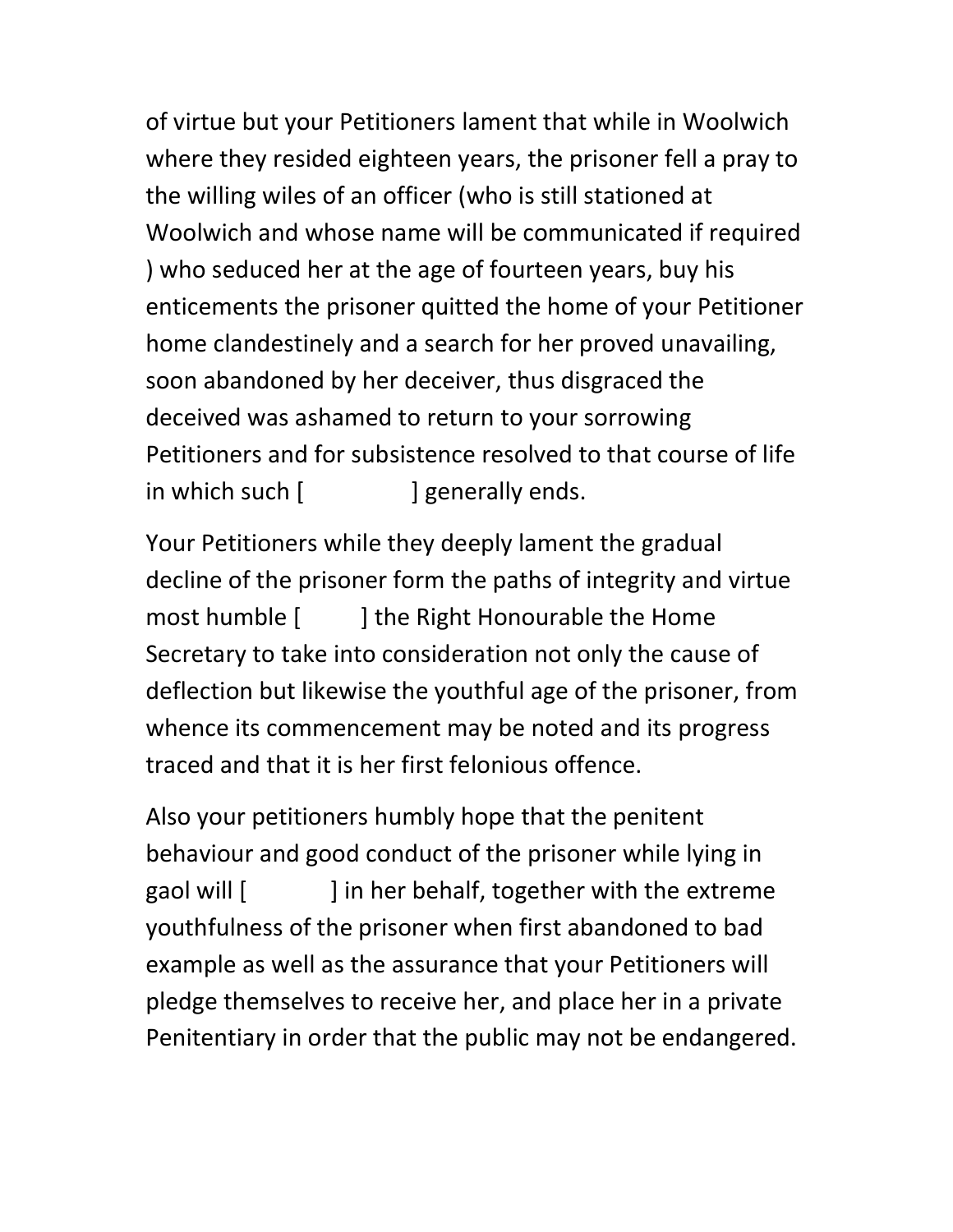Your petitioners therefore most earnestly and beseechingly implore that the above named prisoner may be commuted to a shorter term of imprisonment and your Petitioners will as in duty ever pray.

James and Ann Macquire

Sandy Hill

Woolwich

29<sup>th</sup> May 1849

These gentlemen also recommend the humble petition to the merciful consideration of the Right Honourable Sir George Grey especially those at the end of the list:

---------------------------------------

William Breslaw – Rector Woolwich

Thomas Morgan – Church warden

George Imms – Churchwarden

And 48 more signatures

Plus

John Mercer – Major of Maidstone

J Bull – Governor

John Winter – Chaplain of the Gaol

Edward Guy – Gentleman